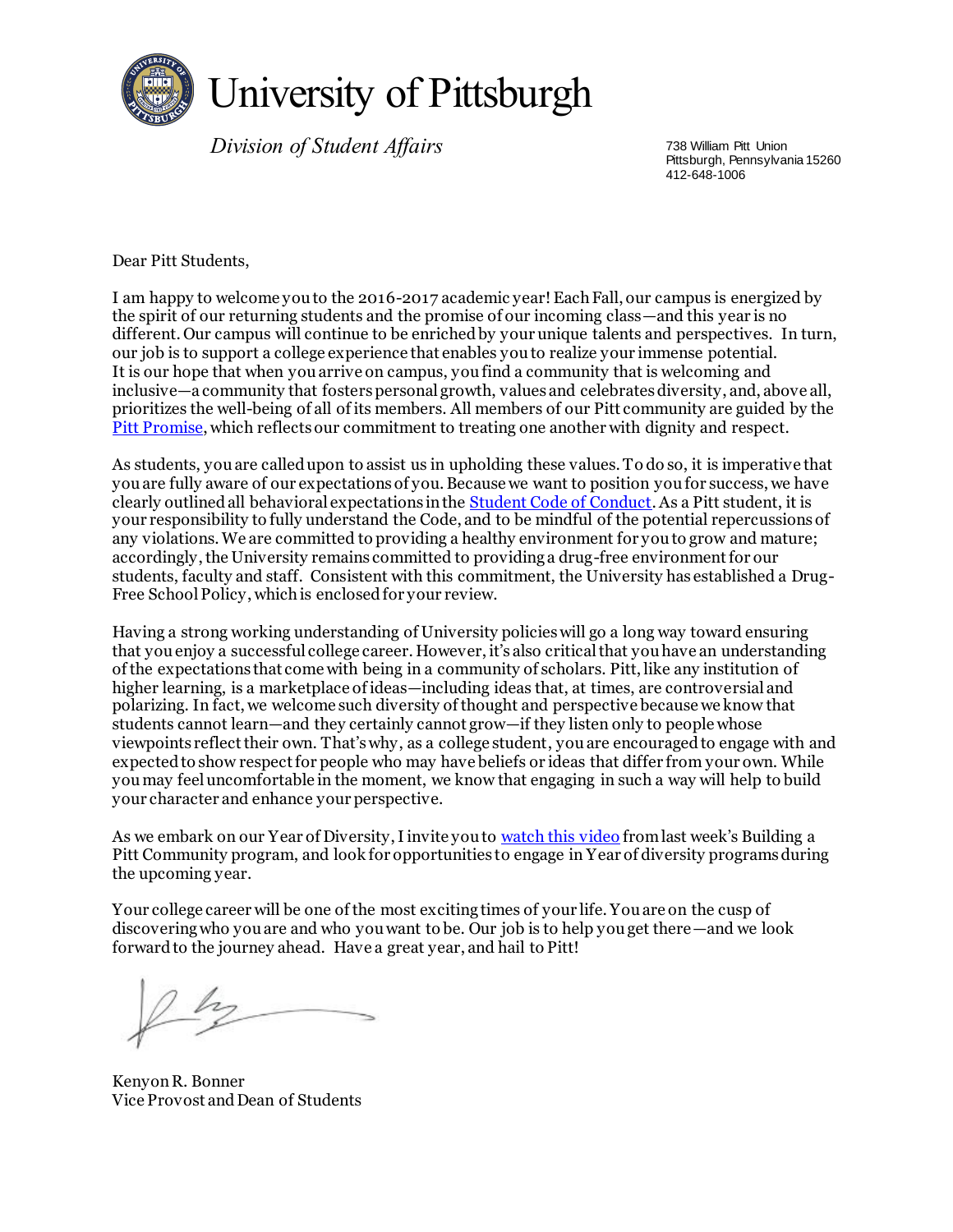#### **University of Pittsburgh Drug-Free Schools Policy**

To implement its commitment to provide a drug-free environment for its students, faculty, and staff, the University of Pittsburgh has established the following policy. The University of Pittsburgh prohibits the unlawful manufacture, distribution, dispensation, possession, or use of a controlled substance on University property or as part of any University activity. Faculty, staff, and students of the University must also comply with the laws of the Commonwealth of Pennsylvania on the possession and consumption of alcohol and other drugs. Violation of this policy will result in disciplinary action within 30 days, including, but not limited to, a warning, written reprimand, fines, suspension, dismissal, expulsion, and/or mandatory participation and successful completion of a drug abuse assistance or rehabilitation program approved by an appropriate health or law enforcement agency. Any University employee paid from federally funded grants or contracts, or any student participating in any federally funded or guaranteed Student Loan Program, must notify the University of any criminal drug statute conviction for a violation **occurring at the University or while engaged in University activities.** Federal student aid eligibility may be forfeited due to certain drug convictions. Under its drug-free awareness program, the University will distribute literature informing employees and students of the dangers of drug abuse, and provide information on available drug counseling, rehabilitation, and employee assistance programs, and penalties that may be imposed for violation of this policy. All Univ ersity students will be given a copy of the Drug-Free Schools policy annually. A biennial review of the University's program will be conducted to determine the program's effectiveness and to ensure that the sanctions against those who violate the policy are consistently enforced. The secretary of education and members of the general public must be provided with a copy of this policy and the results of the biennial review upon request, by the associate vice chancellor for human resources.

## **Drug-Free Schools and Communities Act of 1989**

The Drug-Free Schools and Communities Act requires that, as a condition of receiving funds or any other form of financial assistance under any federal program, an institution of higher education, state educational agency, or local educational agency must certify that it has adopted and implemented a program to prevent the possession, use, or distribution of illicit drugs and alcohol by students and employees. As set forth in the statute, the University of Pittsburgh's program is required to the provide at a minimum: a. An annual distribution, in writing, to each employee and student (regardless of the length of the student's program of study), including:

- i. Standards of conduct that clearly prohibit, at a minimum, possession, use, or distribution of illicit drugs and alcohol by students and employees on its property or as part of any of its activities
- ii. A description of applicable legal sanctions under local, state, or federal law
- iii. A description of health risks associated with the use of illicit drugs and the abuse of alcohol
- iv. A description of available drug or alcohol counseling, treatment, or rehabilitation or reentry programs
- v. A clear statement of the disciplinary sanctions that the University will impose on students and employees
- b. A biennial review by the University of its program to determine its effectiveness, implement needed changes, and ensure that disciplinary sanctions are consistently enforced.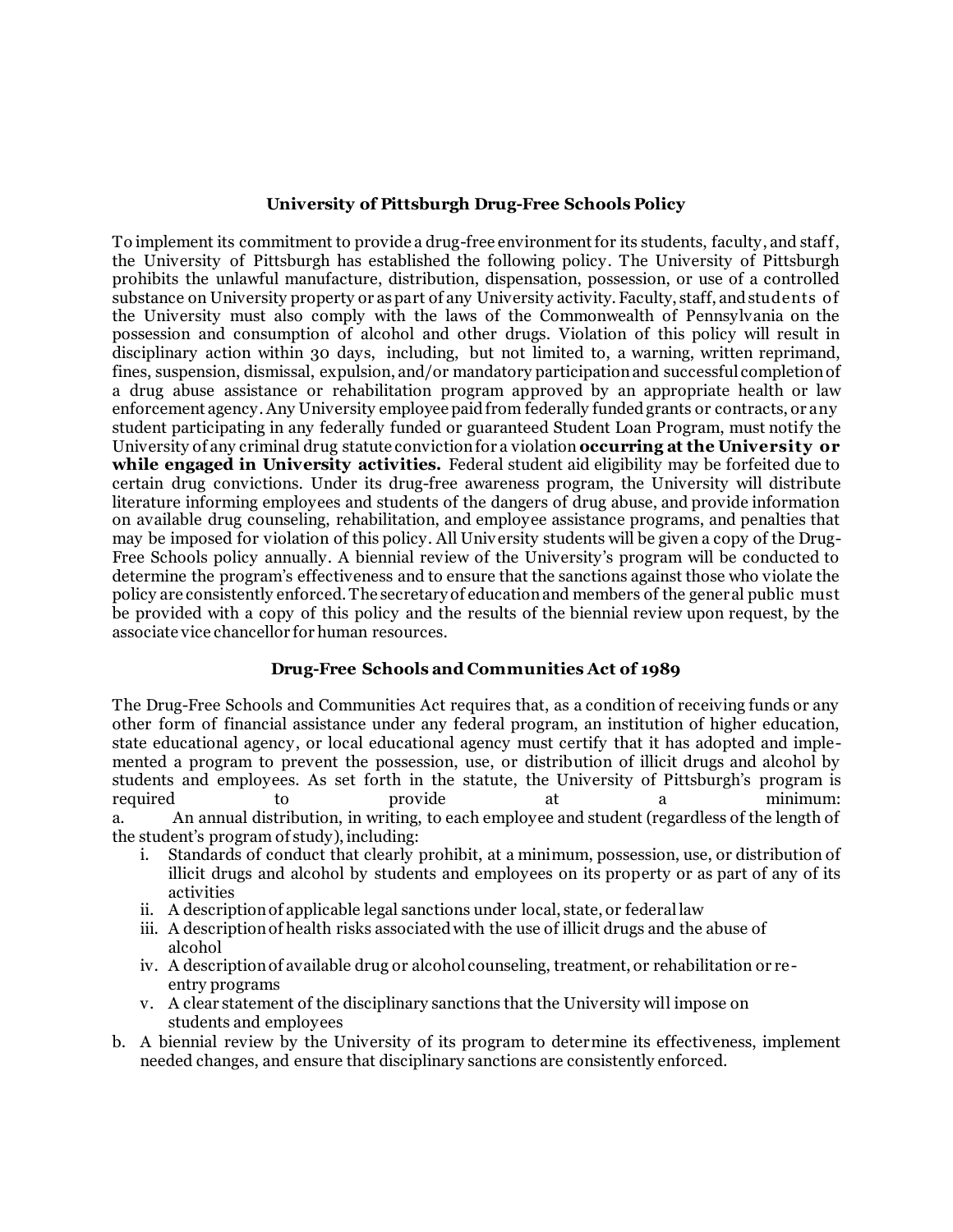#### **Social Impact**

Substance abuse is a major social and medical problem in the United States. It is known that serious consequences result from substance abuse. Abusers create problems for themselves and also indirectly for employers, co-workers, classmates, family, and society in general. Substance abuse problems can develop in men and women of all ages, races, and occupations and can have longreaching effects.

Alcohol is the drug used most commonly by Americans. In recent household surveys, about 50 percent of all persons aged twelve or older reported alcohol use in the past month. Approximately 1 0 percent of all drinkers are currently problem drinkers.

Media accounts often draw considerable attention to alcohol and other drug use on college campuses. However, according to our own campus surveys, most Pitt students drink in low risk way s or not at all. Fewer than 5 percent of Pitt students use tobacco products on a daily basis. For students who are experiencing substance abuse-related problems, the University has available a variety of support services.

## **Health Effects**

Drinking alcohol contributes to health problems including diseases of the liver, digestive tract, and respiratory, nervous, and cardiovascular systems. In addition, accidents and violence are highly correlated with alcohol and drug use and abuse. Adverse consequences of drug abuse include the increased risk of morbidity and diseases such as hepatitis and AIDS, as well as the potential for developing drug dependency. There are also well-publicized health risks associated with tobacco use, particularly cancer and heart disease. Among students, problems also can arise from inexperience and lack of control, and substance use can lead to academic problems, injuries, campus crime, legal problems, fights, and interpersonal problems.

In addition to complying with state and federal statutes and regulations, the University has a desire to identify and control, to the extent possible, environmental factors that influence the health and safety of members of the academic community. These environmental factors include the minimization of problems related to alcohol and other drug use.

#### **Prevention and Education**

The University, through its academic and student support centers, will distribute literature informing students of the dangers of drug and alcohol abuse within and outside the campus community, and provide information on sanctions that may be imposed for violation of this policy. The University, through its employment centers, will distribute literature informing employees of the dangers of drug abuse in the workplace, and provide information on available drug counseling, rehabilitation, and employee assistance programs.

Students should be aware of the rules and regulations outlined in the *University of Pittsburgh Student Code of Conduct* regarding alcohol and drugs. Sanctions for violation of this policy range from attendance at the Personal Education, Assistance, and Referral Program or Marijuana 101 program to disciplinary dismissal.

The applicable legal sanctions under federal, state, and/or local laws include, but are not limited to, a monetary fine, suspension of motor vehicle operating privileges, imprisonment, community service, counseling/treatment, or completion of a mandatory education program.

Alcohol and other drug problems on the University of Pittsburgh campus are addressed through three levels of prevention programming: primary, secondary, and tertiary prevention.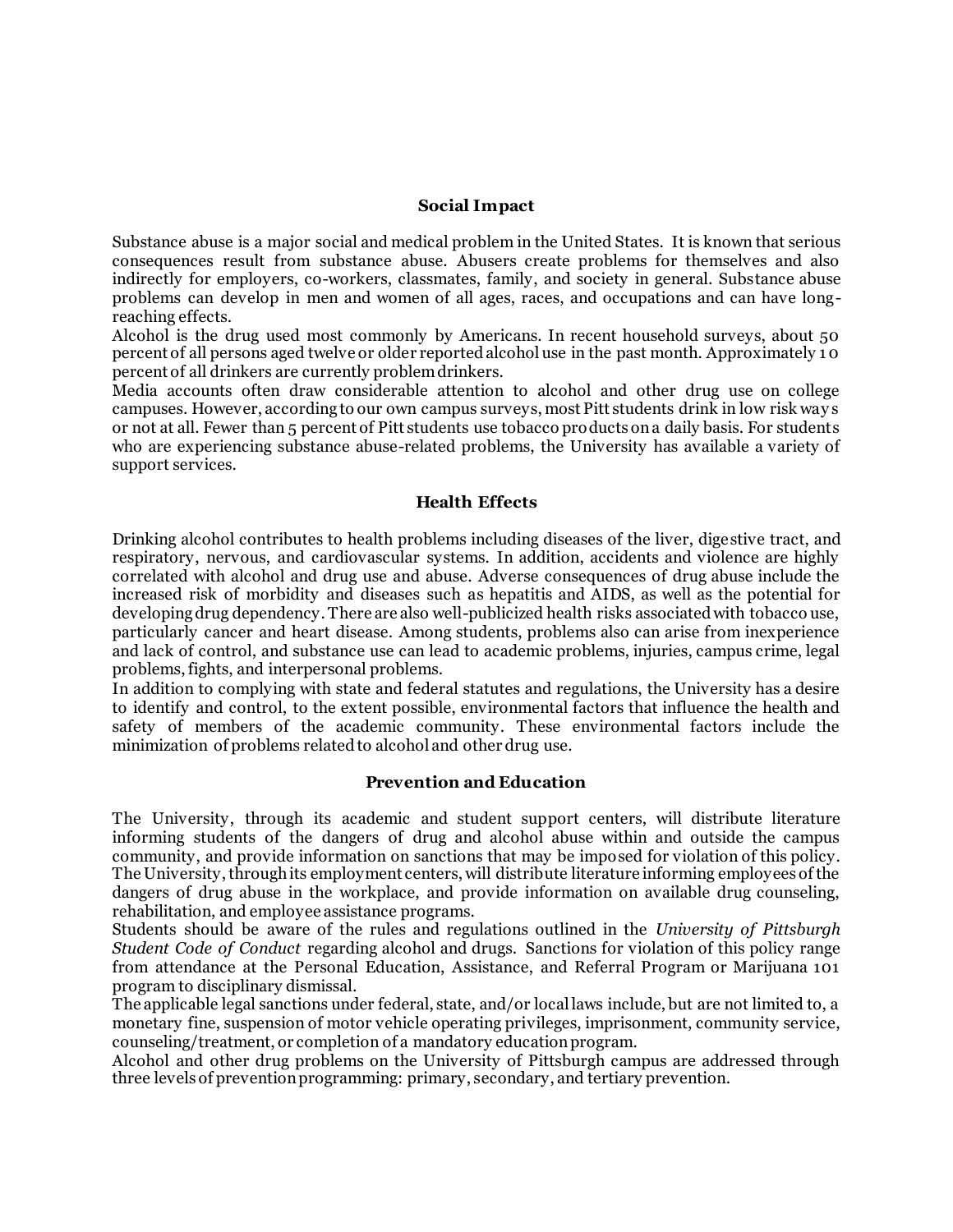**Primary prevention** will be directed toward all individuals whether or not they have chosen to use illicit drugs or alcohol. Recognizing that most students reach 21 years of age during their college experience, the University's educational program incorporates material on responsible decision-making that addresses alcohol and other lifestyle choices. Program efforts are directed toward creating a supportive campus environment that reinforces non-use of illicit drugs and the responsible, legal use of alcohol. Ideally, these program efforts prevent individuals from ever abusing alcohol or other drugs.

**Secondary prevention** is the programming designed to identify and assist individuals considered at high risk for developing alcohol or other drug problems. Individuals who exhibit some level of problematic alcohol or other drug use, or who come from a family afflicted with substance abuse, would be suitable targets for intervention activities.

**Tertiary prevention** will be aimed at individuals who already have been treated for substance abuse and who are in recovery. Program activities should assist these members of the University community in preventing relapse and maintaining their recovery on campus.

Several departments throughout the University support these educational efforts, through program or curriculum development.

#### **Program Administration**

For further information regarding the Drug-Free Workplace/Drug-Free Schools Policy contact: University of Pittsburgh - Pittsburgh Campus

| $\mathcal{L}_{\text{max}}$ and $\mathcal{L}_{\text{max}}$ and $\mathcal{L}_{\text{max}}$ and $\mathcal{L}_{\text{max}}$ |              |
|-------------------------------------------------------------------------------------------------------------------------|--------------|
| Office of Human Resources 412-624-8030                                                                                  |              |
| Office of Student Affairs                                                                                               | 412-648-1006 |

University of Pittsburgh at Bradford Office of Human Resources 814-362-7531

Office of Student Affairs 814-362-7651

University of Pittsburgh at Greensburg Office of Human Resources 724-836-9902 Office of Student Services 724-836-9916

University of Pittsburgh at Johnstown Office of Human Resources 814-269-7030 Office of Student Life 814-269-7065

University of Pittsburgh at Titusville Office of Human Resources 814-827-4422 Office of Student Affairs 814-827-4460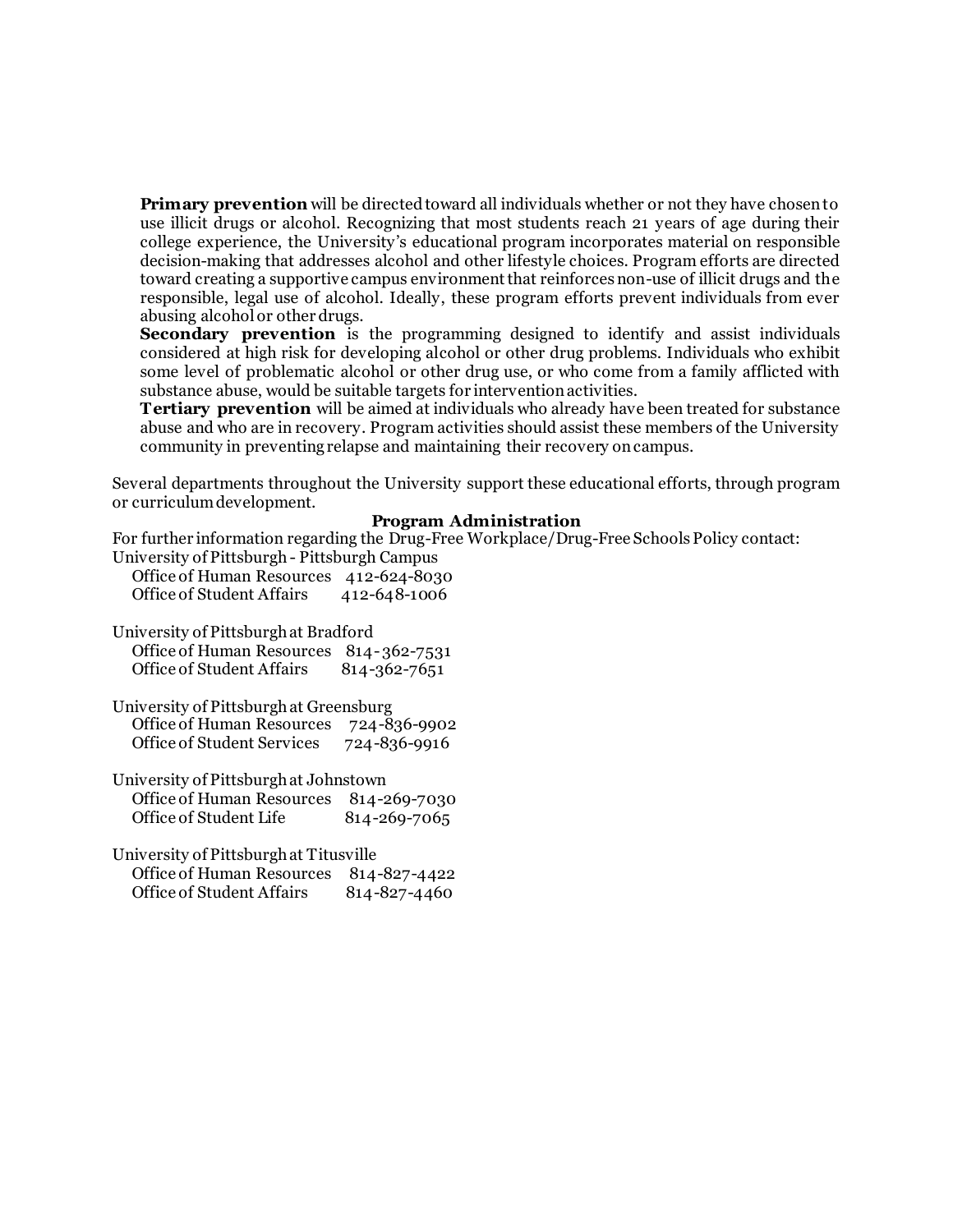#### **Information and Assistance for Alcohol or Drug Abuse -- Pittsburgh Campus**

An important step in overcoming any problem is to know where to turn for assistance. Information, counseling, and treatment for alcohol or drug problems are available through resources in the community and costs may be covered by health care benefits. Some of the resources include:

Student Health Service Mark A. Nordenberg Hall, Suite 119 111 University Place Pittsburgh, PA 15260 412-383-1800

University Counseling Center Mark A. Nordenberg Hall, Suite 119 111 University Place Pittsburgh, PA 15260 412-648-7930 Western Psychiatric Institute and Clinic Center for Psychiatric and Chemical Dependency Services Oxford Building, Suite 900 3501 Forbes Avenue Pittsburgh, PA 15213 412-246-5910

Gateway Rehabilitation Center Moffett Run Road Aliquippa, PA 15001 412-766-8700

## **Student Health Service • Wellness Center, 119 Mark A. Nordenberg Hall**

The Office of Health Education and Promotion of the Student Health Service offers a variety of services to enhance personal and community health along with informative materials that encourage healthy lifestyles. The harm that often results from substance abuse is of great concern to our campus community; therefore, many prevention and intervention programs are available to students throughout their college years. In addition to the educational programs provided to Freshman Studies classes, fraternities and sororities, and other campus groups, an educational intervention program, Personal Education, Assistance and Referral (PEAR) and Marijuana 101, are offered to students.

The PEAR program and Marijuana 101 are designed to reduce the problems associated with alcohol and other drug abuse among students. Although any student may attend the PEAR program and Marijuana 101, most students are referred to the program as one of the sanctions for violating the University alcohol and other drug policies. PEAR and Marijuana 101 are a 3-week class and includes the completion of educational modules and an individual assessment with the instructor. The program coordinator can be reached at 412-383-1830. Additional information about the PEAR and Marijuana courses can be found by visiting the Office of Health Education and Promotion's Web site [www.studentaffairs.pitt.edu/shs/education.](http://www.studentaffairs.pitt.edu/shs/education)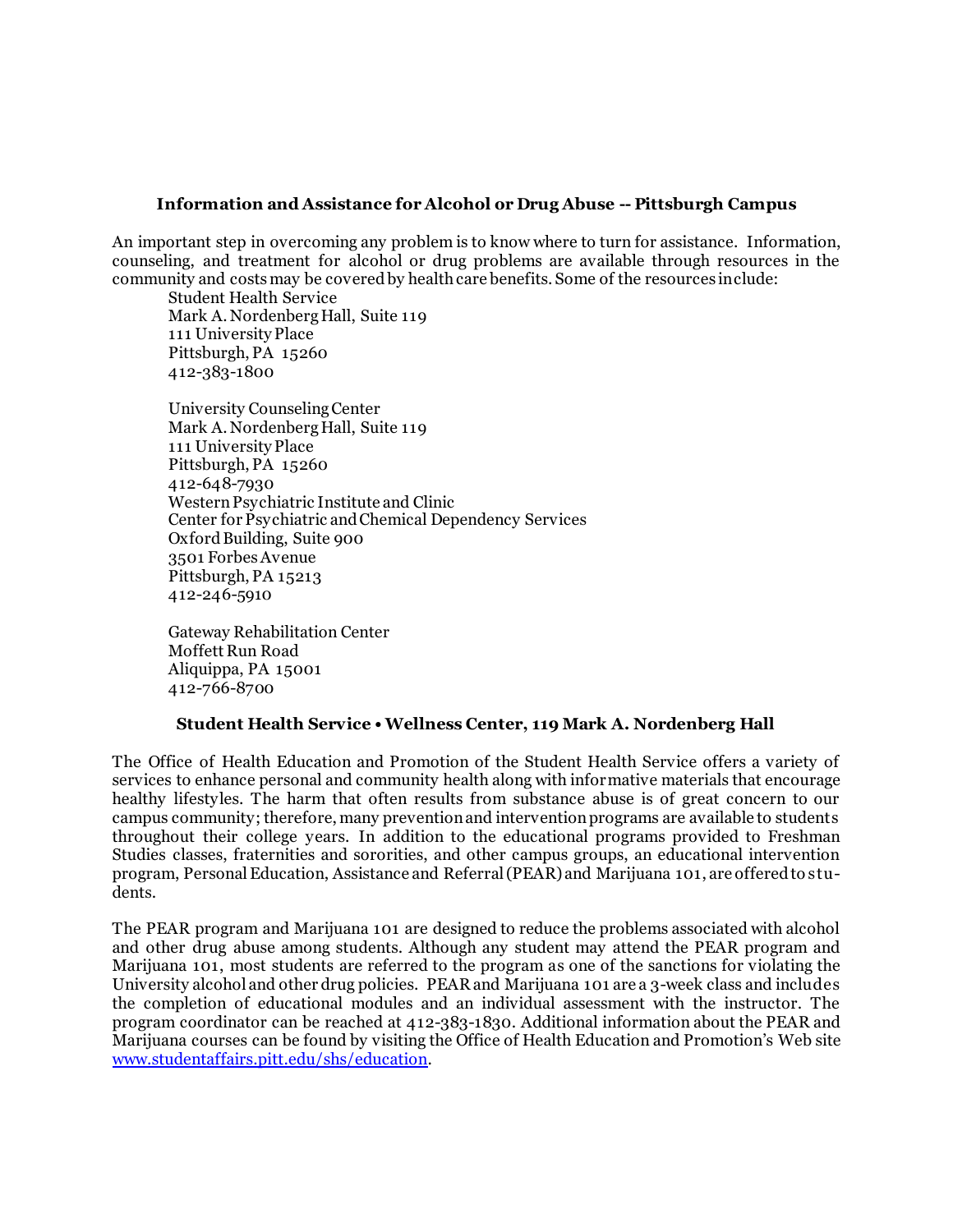# **Counseling Center • Wellness Center, 119 Mark A. Nordenberg Hall**

Mental health professionals are available to help students with any personal problems or concerns. People come to the center for a wide variety of reasons: personal problems involving relations with parents or peers, emotional or social difficulties, marital conflicts, concerns about aca demic progress, etc. A certified drug and alcohol counselor is on staff and psychiatric consultation is also available. Confidentiality is strictly maintained.

The center is open from 8:30 a.m. to 5 p.m. Monday through Friday and Monday and Thursday evenings from 5 p.m. to 8:30 p.m. During the summer semester, the center is open from 8:30 a.m. to 5 p.m. Monday through Friday. There is no charge for counseling services.

For information or appointments, call 412-648-7930 or visit the Wellness Center, 119 Mark A. Nordenberg Hall.

Note: Students/Employees at regional campuses who desire referral should contact the appropriate office listed under "Program Administration."

# **Commonly Cited City of Pittsburgh and Pennsylvania Law Violations**

**Public Intoxication:**When an individual appears in any public place under the influence of alcohol or a controlled substance.

**Providing Alcohol to Minors:** When an individual purchases or serves alcohol to those under the age of 21.

**Underage alcohol possession/consumption**: When an individual, being less than 21 years of age, attempts to purchase, purchases, consumes, possesses, or knowingly and intentionally transports any liquor or malt or brewed beverages.

**Open Container of Alcohol:** No persons shall consume, carry or possess an open container of alcoholic beverages in the public right-of-way or on private property without the consent of the landowner or tenant.

**Carrying a False Id Card:** An individual, being under 21, possesses an identification card falsely identifying that person as being 21 years of age or older or obtains or attempts to obtain liquor or malt or brewed beverages by using the identification card of another or by using an identification card that has not been lawfully issued to or in the name of that person who possesses the card.

**Possession of Marijuana:** When an individual has possession of marijuana, the sentence is dependent on the amount of marijuana in possession.

**Sale, Distribution And/Or Cultivation Of Marijuana:** When an individual is accused of selling or manufacturing of marijuana; the potential sentence depends of the amount of marijuana in question.